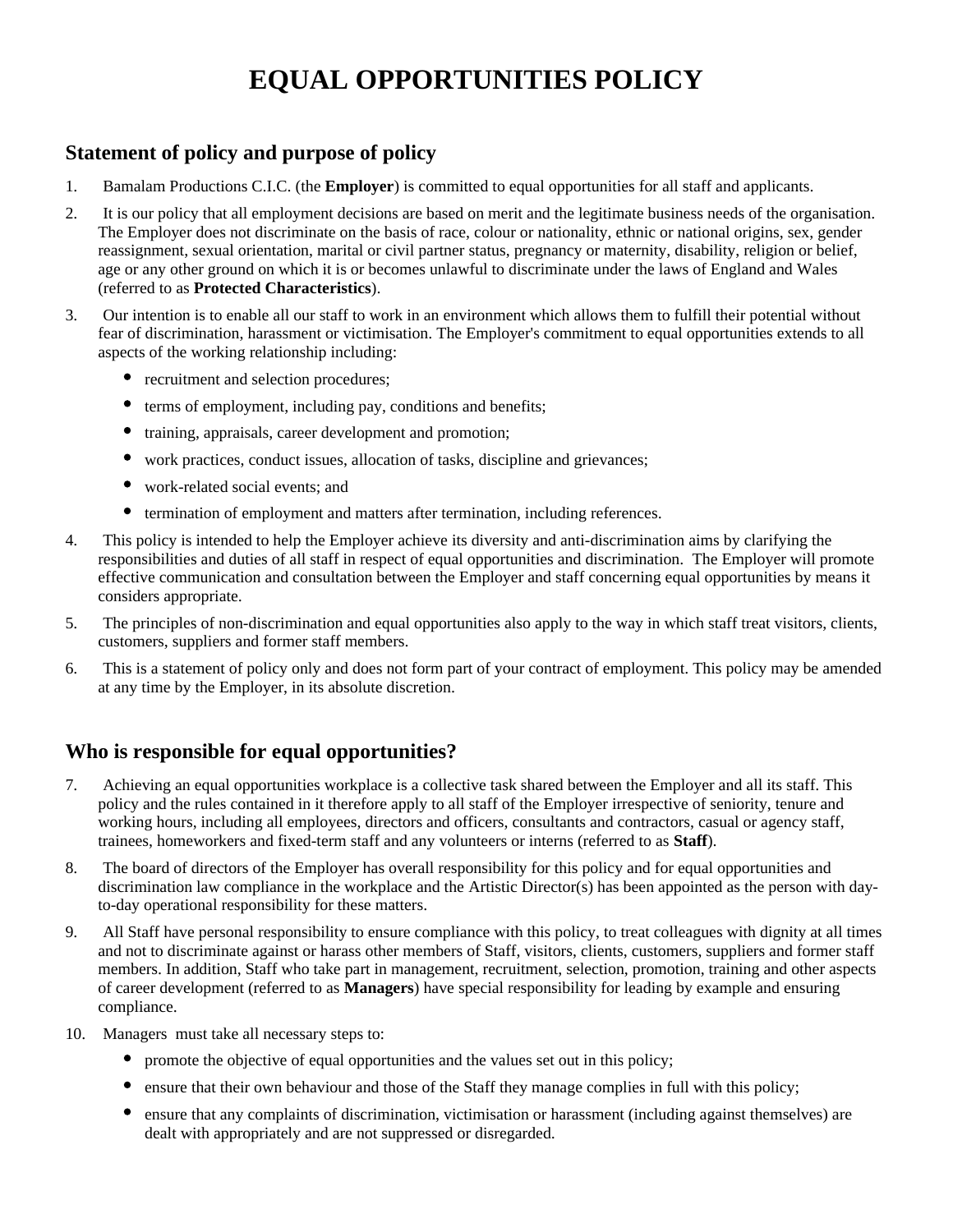# **What is discrimination?**

11. Discrimination occurs in different ways, some more obvious than others. Discrimination on the grounds of any of the Protected Characteristics is prohibited by law, even if unintentional, unless a particular exception applies.

### *Direct discrimination*

- 12. Direct Discrimination is less favourable treatment because of one of the Protected Characteristics. Examples would include refusing a woman a job as a chauffeur because you believe that women are not good drivers or restricting recruitment to persons under 40 because you want to have a young and dynamic workforce.
- 13. Direct discrimination can arise in some cases even though the person complaining does not actually possess the Protected Characteristic but is perceived to have it or associates with other people who do. For example, when a person is less favourably treated because they are (wrongly) believed to be homosexual or because they have a spouse who is Muslim.

### *Indirect discrimination*

14. Indirect discrimination arises when an employer applies an apparently neutral provision, criterion or practice which in fact puts individuals with a particular Protected Characteristic at a disadvantage, statistically and this is unjustified. To show discrimination the individual complaining also has to be personally disadvantaged. An example would be a requirement for job candidates to have ten years' experience in a particular role, since this will be harder for young people to satisfy. This kind of discrimination is unlawful unless it is a proportionate means of achieving a legitimate aim.

### *Victimisation*

15. Victimisation means treating a person less favourably because they have made a complaint of discrimination or have provided information in connection with a complaint or because they might do one of these things.

### *Harassment*

- 16. Harassment is:
	- unwanted conduct which is related to a Protected Characteristic and which has the purpose or effect of violating a person's dignity or creating an intimidating, hostile, degrading, humiliating or offensive environment for them: or
	- $\bullet$ unwanted conduct which is of a sexual nature and which has the purpose or effect of violating a person's dignity or creating an intimidating, hostile, degrading, humiliating or offensive environment for them (**Sexual Harassment**); or
	- less favourable treatment because of the rejection of or the submission to Sexual Harassment.
- 17. Harassment can arise in some cases even though the person complaining does not actually possess a Protected Characteristic but is perceived to have it (for example, when a person is harassed because they are (wrongly) believed to be homosexual) or associates with other people who possess a Protected Characteristic (for example, because they have a spouse who is Muslim).
- 18. Harassment may include:
	- use of insults or slurs based on a Protected Characteristic or of a sexual nature or other verbal abuse or derogatory, offensive or stereotyping jokes or remarks;
	- $\bullet$ physical or verbal abuse, threatening or intimidating behaviour because of a Protected Characteristic or behaviour of a sexual nature;
	- unwelcome physical contact including touching, hugging, kissing, pinching or patting, brushing past, invading personal space, pushing grabbing or other assaults;
	- mocking, mimicking or belittling a person's disability, appearance, accent or other personal characteristics;
	- $\bullet$ unwelcome requests for sexual acts or favours; verbal sexual advances, vulgar, sexual, suggestive or explicit comments or behaviour;
	- repeated requests, either explicitly or implicitly, for dates;  $\bullet$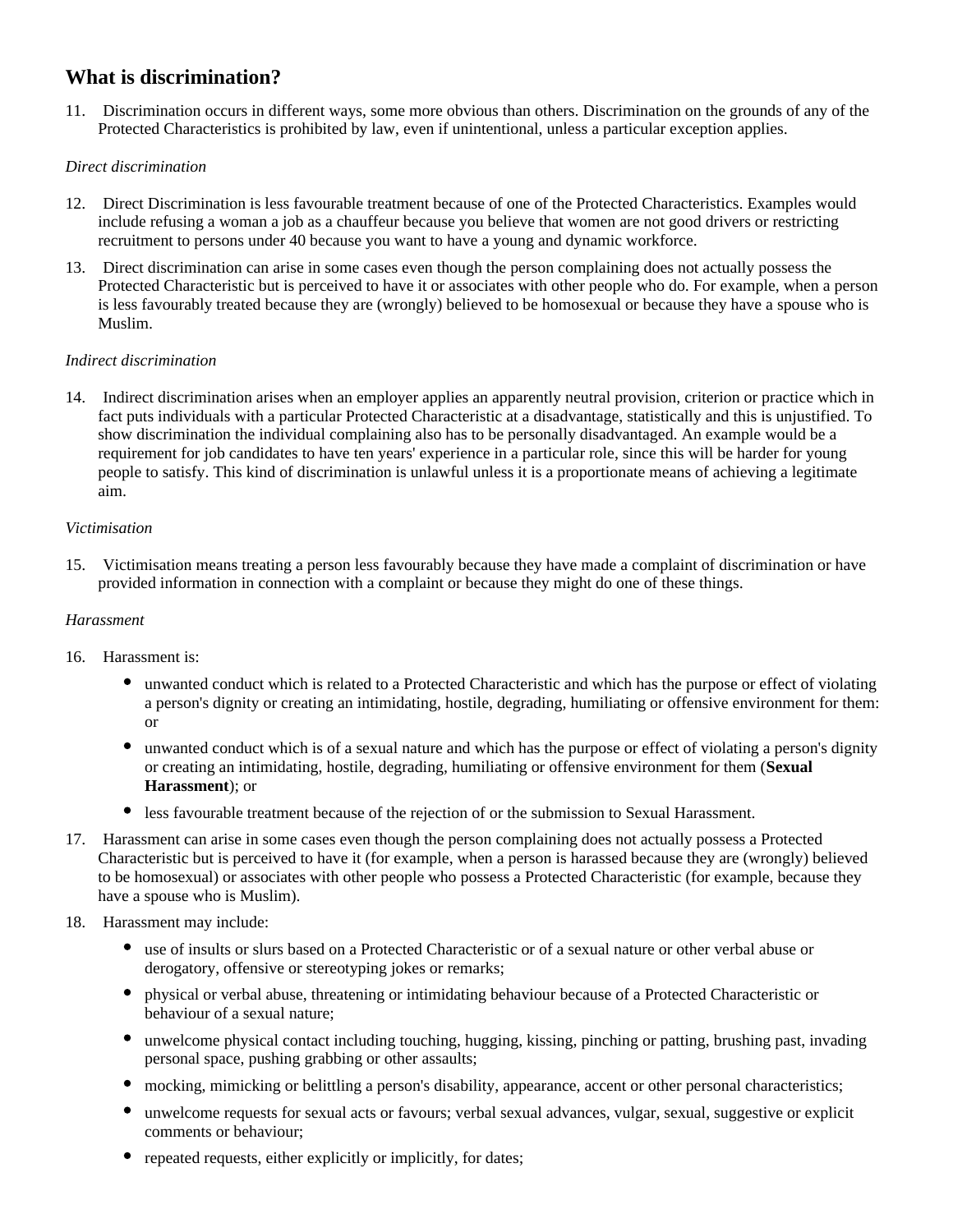- $\bullet$ repeated requests for social contact or after it has been made clear that requests are unwelcome;
- $\bullet$ comments about body parts or sexual preference;
- $\bullet$ displaying or distributing offensive or explicit pictures, items or materials relating to a Protected Characteristic or of a sexual nature;
- $\bullet$ shunning or ostracising someone, for example, by deliberately excluding them from conversations or activities;
- $\bullet$ 'outing' or threatening to 'out' someone's sexual orientation (ie to make it known);
- $\bullet$ explicit or implicit suggestions that employment status or progression is related to toleration of, or acquiescence to sexual advances, or other behaviour amounting to harassment.
- 19. Other important points to note about harassment:
	- a single incident can amount to harassment;
	- $\bullet$ behaviour that has continued for a long period without complaint can amount to harassment;
	- it is not necessary for an individual to intend to harass someone for their behaviour to amount to harassment;
	- $\bullet$ it is not necessarily for an individual to communicate that behaviour is unwelcome before it amounts to harassment; and
	- the onus is on each individual to be certain that their behaviour and conduct is appropriate and is not unwanted and in the case of doubt, you must refrain from such conduct.

#### *Disability discrimination*

20. This could be direct or indirect discrimination, and is any unjustified less favourable treatment because of the effects of a disability, and failure to make reasonable adjustments to alleviate disadvantages caused by a disability.

### **Disabled persons**

- 21. Any Staff member who considers that they may have a disability is strongly encouraged to speak with the Artistic Director(s), particularly if they experience difficulties at work because of their disability so that any reasonable adjustments to help overcome or minimise difficulties can be discussed. For these purposes, disability includes any physical or mental impairment which substantially affects your ability to perform day to day activities and has lasted (or is likely to last) more than 12 months. Disclosure of this information will be treated in confidence, if you wish it to be, so far as is reasonably practicable and we will do our best to handle matters sensitively and to ensure that you are treated with dignity and with respect for your privacy.
- 22. We will consult with you about whether adjustments are needed to avoid you being disadvantaged and may ask you to see a doctor appointed by us, to advise on this. We will seek to accommodate your needs within reason. If we consider a particular adjustment unreasonable we will explain why and try to find an alternative solution.
- 23. Managers with responsibility for managing a member of Staff who they know or think to be disabled should speak to the Artistic Director(s) to ensure that all relevant duties are complied with.

# **Making employment decisions fairly**

- 24. As noted above, the Employer will recruit employees and make other employment decisions concerning promotion, training, dismissal and related issues. on the basis of objective criteria.
- 25. Managers should only stipulate criteria or conditions for employment decisions (including job selection, promotion and redundancy) which are based on a legitimate business need and which do not go further than is needed to satisfy that need. If you are in any doubt about whether particular criteria or conditions are indirectly discriminatory or justifiable, then please speak to the Artistic Director(s).

#### *Recruitment*

- 26. Managers involved in recruitment must:
	- $\bullet$ specify only recruitment criteria that are relevant to the job, reflect genuine business needs and are proportionate. More than one person should be involved in shortlisting of applicants wherever practicable;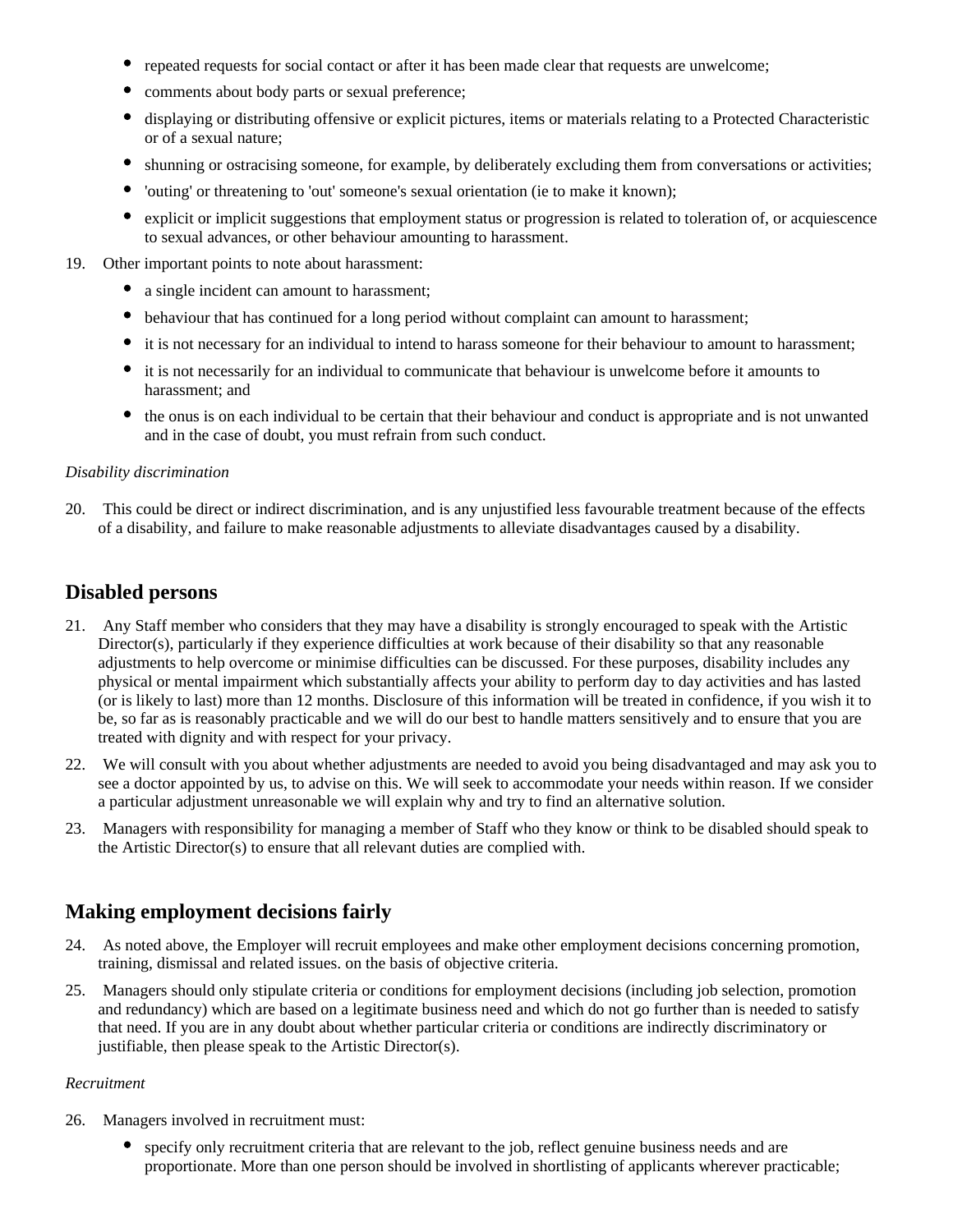- $\bullet$ ensure that vacancies are advertised to a diverse audience and try to avoid informal recruitment methods that exclude fair competition. In very rare cases, it may be legitimate and necessary to restrict recruitment to a particular role to certain groups, but it is essential that this is discussed with the Artistic Director(s) so that appropriate steps can be taken to ensure legality;
- $\bullet$ review job advertisements carefully to ensure that stereotyping is avoided and that particular groups are not unjustifiably discouraged from applying;
- $\bullet$ not ask applicants about health or disability before a job offer is made (other than in exceptional circumstances and after having been approved by the Artistic Director(s)). If necessary a job offer can be expressed to be conditional upon satisfactorily passing a medical check.
- $\bullet$ not ask candidates about any Protected Characteristic if the question may demonstrate an intention to discriminate. For example, candidates should not be asked about current or future pregnancy, childcare or related matters; and
- $\bullet$ not make assumptions about immigration status based on appearance, accent or apparent nationality;
- so far as reasonably practicable, keep a written record of their reasons for relevant decisions.
- 27. The Employer is legally required to verify that all employees have the right to work in the UK. Prior to starting employment, all employees must produce original documents to the Employer's satisfaction, irrespective of nationality. Information about the documents required is available from the Artistic Director.
- 28. The Employer monitors applicants'
	- $\bullet$ Sex
	- $\bullet$ Sexual orientation
	- Ethnic group
	- $\bullet$ **Disability**
	- $\bullet$ Age

as part of our recruitment process. We do this to assess the effectiveness of our measures to promote equal opportunities and to help us identify and take appropriate steps to avoid discrimination, under-representation and potential disadvantage and improve diversity. Provision of this information is voluntary and the information is kept in an anonymised format solely for the purposes stated here. The information will not be used as part of any decisionmaking process relating to the recruitment or employment of the person providing the information. Our recruitment policies must be reviewed at regular intervals to ensure people are being treated fairly and according to ability and merit.

#### *Staff training, career development and promotion*

- 29. Training needs may be identified during the normal appraisal process. Appropriate training to facilitate progression will be accessible to all staff.
- 30. All promotion decisions will be made on the basis of merit and according to proportionate criteria determined by legitimate business need.

#### *Conditions of service*

31. Access to benefits and facilities and terms of employment will be kept under review to ensure that they are appropriately structured and that no unlawful barriers to qualification or access exist.

#### *Discipline and termination of employment*

- 32. Any redundancy selection criteria and procedures that are used, or other decisions taken to terminate employment, will be fair and not directly or indirectly discriminatory.
- 33. Disciplinary procedures and penalties will be applied without discrimination, whether they result in disciplinary warnings, dismissal or other disciplinary action.

#### *Discipline and termination of employment*